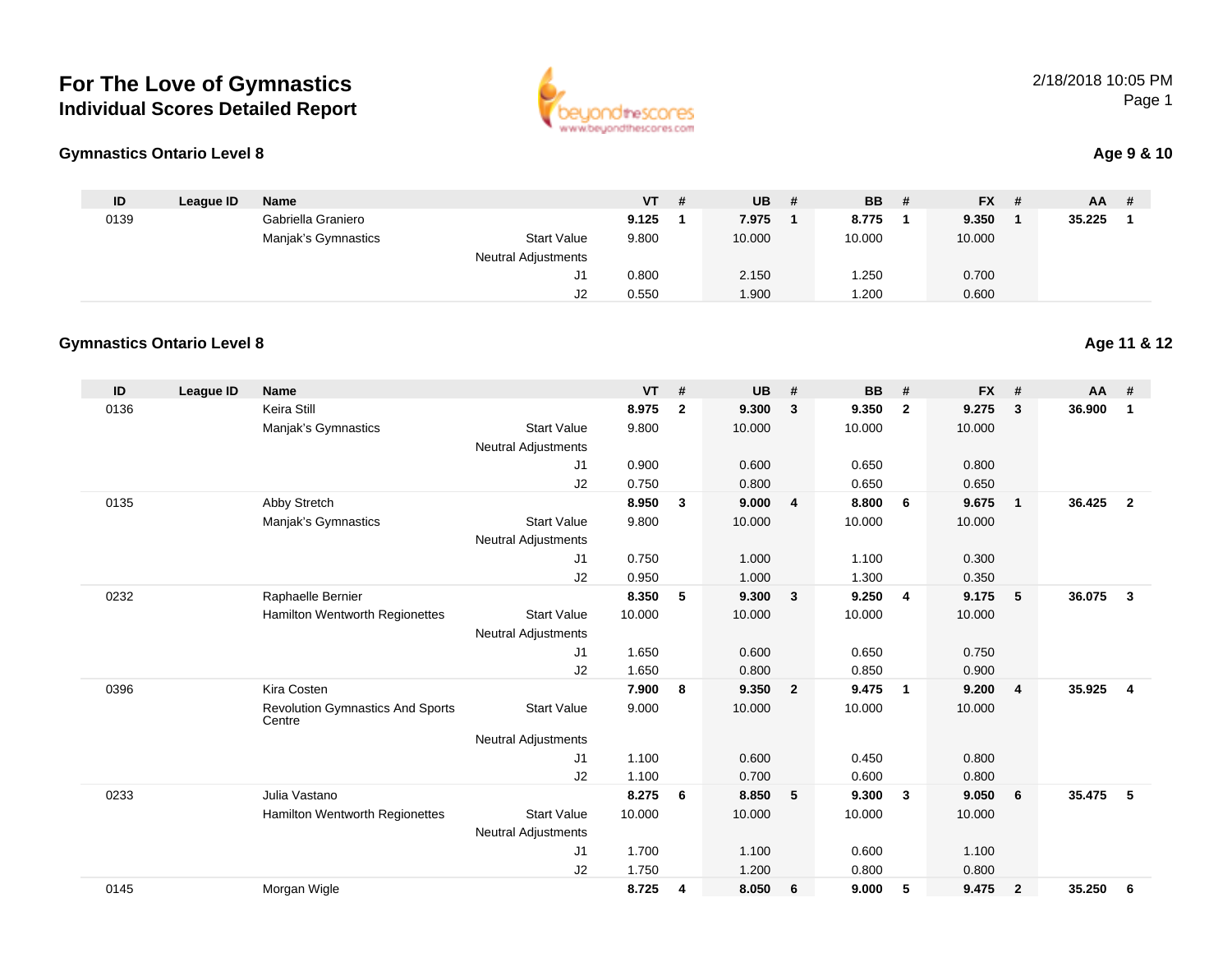

|      | Manjak's Gymnastics | <b>Start Value</b>                                 | 9.800          |             | 10.000         |    | 10.000         |     | 10.000         |     |        |                |
|------|---------------------|----------------------------------------------------|----------------|-------------|----------------|----|----------------|-----|----------------|-----|--------|----------------|
|      |                     | <b>Neutral Adjustments</b><br>J <sub>1</sub><br>J2 | 1.100<br>1.050 |             | 1.800<br>2.100 |    | 0.950<br>1.050 |     | 0.500<br>0.550 |     |        |                |
| 0138 | Natasha Zaborski    |                                                    | 8.225          | -7          | 9.450          | -1 | 8.050          | - 7 | 8.750 7        |     | 34.475 | $\overline{7}$ |
|      | Manjak's Gymnastics | <b>Start Value</b><br><b>Neutral Adjustments</b>   | 9.400          |             | 10.000         |    | 10.000         |     | 10.000         |     |        |                |
|      |                     | J <sub>1</sub><br>J2                               | 1.100<br>1.250 |             | 0.500<br>0.600 |    | 1.900<br>2.000 |     | 1.300<br>1.200 |     |        |                |
| 0134 | Olivia Toy          |                                                    | 9.025          | $\mathbf 1$ | 9.300 3        |    | 9.475          | -1  | <b>X.XXX</b>   | $-$ | 27.800 | 8              |
|      | Manjak's Gymnastics | <b>Start Value</b><br><b>Neutral Adjustments</b>   | 10.000         |             | 10.000         |    | 10.000         |     |                |     |        |                |
|      |                     | J <sub>1</sub>                                     | 0.850          |             | 0.750          |    | 0.650          |     |                |     |        |                |
|      |                     | J2                                                 | 1.100          |             | 0.650          |    | 0.400          |     |                |     |        |                |

### **Gymnastics Ontario Level 8**

| ID   | League ID | Name                  |                            | VT    | # | <b>UB</b> | # | <b>BB</b> | # | $FX$ # | AA.    | # |
|------|-----------|-----------------------|----------------------------|-------|---|-----------|---|-----------|---|--------|--------|---|
| 0225 |           | Ava Arsenault         |                            | 8.225 |   | 9.275     |   | 9.150     |   | 9.125  | 35.775 |   |
|      |           | Aereo Gymnastics Club | <b>Start Value</b>         | 9.000 |   | 10.000    |   | 10.000    |   | 10.000 |        |   |
|      |           |                       | <b>Neutral Adjustments</b> |       |   |           |   |           |   |        |        |   |
|      |           |                       | J1                         | 0.850 |   | 0.700     |   | 0.850     |   | 0.900  |        |   |
|      |           |                       | J2                         | 0.700 |   | 0.750     |   | 0.850     |   | 0.850  |        |   |

#### **Gymnastics Ontario Level 8Age 14**

| ID   | League ID | <b>Name</b>                                       |                            | <b>VT</b> | # | <b>UB</b> | - #            | <b>BB</b> | #                       | <b>FX</b> | #                       | <b>AA</b> | #                       |
|------|-----------|---------------------------------------------------|----------------------------|-----------|---|-----------|----------------|-----------|-------------------------|-----------|-------------------------|-----------|-------------------------|
| 0368 |           | Kayleigh Ryan                                     |                            | 9.225     |   | 9.100     |                | 9.425     | $\overline{\mathbf{2}}$ | 9.550     |                         | 37.300    |                         |
|      |           | <b>Winstars Gymnastics</b>                        | <b>Start Value</b>         | 9.800     |   | 10.000    |                | 10.000    |                         | 10.000    |                         |           |                         |
|      |           |                                                   | <b>Neutral Adjustments</b> |           |   |           |                |           |                         |           |                         |           |                         |
|      |           |                                                   | J1                         | 0.600     |   | 0.850     |                | 0.500     |                         | 0.400     |                         |           |                         |
|      |           |                                                   | J2                         | 0.550     |   | 0.950     |                | 0.650     |                         | 0.500     |                         |           |                         |
| 0394 |           | Zahra Zeineddine                                  |                            | 9.225     |   | 8.350     | $\overline{4}$ | 9.650     |                         | 9.500     | $\overline{\mathbf{2}}$ | 36.725    | $\overline{\mathbf{2}}$ |
|      |           | <b>Revolution Gymnastics And Sports</b><br>Centre | <b>Start Value</b>         | 10.000    |   | 10.000    |                | 10.000    |                         | 10.000    |                         |           |                         |
|      |           |                                                   | <b>Neutral Adjustments</b> |           |   |           |                |           |                         |           |                         |           |                         |
|      |           |                                                   | J1                         | 0.800     |   | 1.500     |                | 0.300     |                         | 0.550     |                         |           |                         |
|      |           |                                                   | J <sub>2</sub>             | 0.750     |   | 1.800     |                | 0.400     |                         | 0.450     |                         |           |                         |

**Age 13**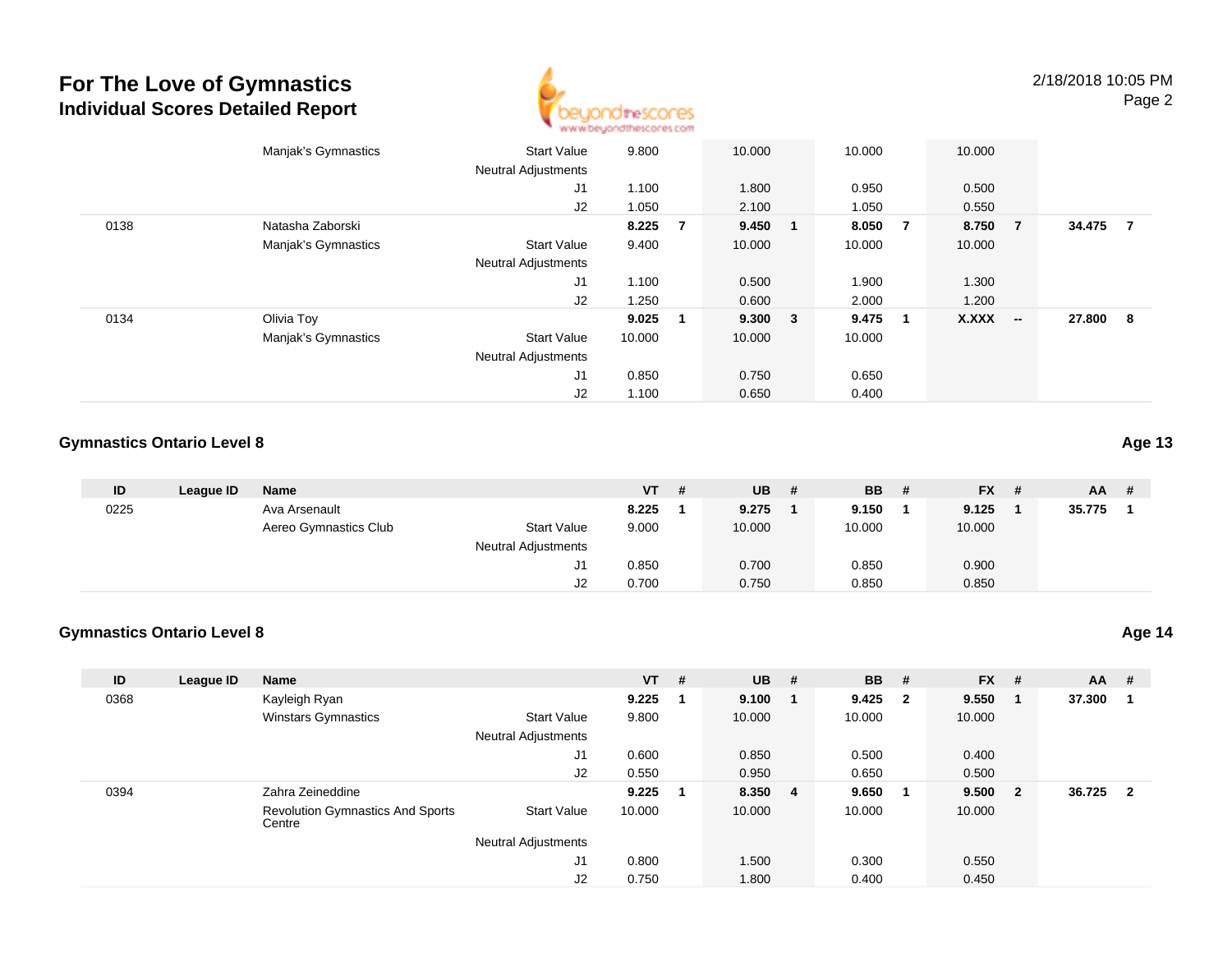

| 0367 | Gillian Gough<br><b>Winstars Gymnastics</b> | <b>Start Value</b><br>Neutral Adjustments | 8.900<br>9.500 | $\mathbf{2}$ | 9.075<br>10.000 | $\overline{2}$ | 9.325<br>10.000 | 3 | 9.325<br>10.000 | $\overline{\mathbf{3}}$ | 36.625 | $\overline{\mathbf{3}}$ |
|------|---------------------------------------------|-------------------------------------------|----------------|--------------|-----------------|----------------|-----------------|---|-----------------|-------------------------|--------|-------------------------|
|      |                                             | J <sub>1</sub>                            | 0.600          |              | 0.950           |                | 0.600           |   | 0.750           |                         |        |                         |
|      |                                             | J2                                        | 0.600          |              | 0.900           |                | 0.750           |   | 0.600           |                         |        |                         |
| 0056 | Greta Robinson                              |                                           | 8.700          | 3            | 8.550           | 3              | 9.325           | 3 | 9.175           | 5 <sub>5</sub>          | 35.750 | - 4                     |
|      | <b>World Class Gymnastics</b>               | <b>Start Value</b>                        | 9.800          |              | 9.700           |                | 10.000          |   | 10.000          |                         |        |                         |
|      |                                             | Neutral Adjustments                       |                |              |                 |                |                 |   |                 |                         |        |                         |
|      |                                             | J1                                        | 1.200          |              | 1.200           |                | 0.750           |   | 0.800           |                         |        |                         |
|      |                                             | J2                                        | 1.000          |              | 1.100           |                | 0.600           |   | 0.850           |                         |        |                         |
| 0226 | Faith Ruber                                 |                                           | 8.650          | 4            | 7.900           | 5              | 8.650           | 5 | 9.250           | $\overline{4}$          | 34.450 | 5                       |
|      | Aereo Gymnastics Club                       | <b>Start Value</b>                        | 9.800          |              | 10.000          |                | 10.000          |   | 10.000          |                         |        |                         |
|      |                                             | <b>Neutral Adjustments</b>                |                |              |                 |                |                 |   |                 |                         |        |                         |
|      |                                             | J1                                        | 1.150          |              | 2.200           |                | 1.400           |   | 0.800           |                         |        |                         |
|      |                                             | J2                                        | 1.150          |              | 2.000           |                | 1.300           |   | 0.700           |                         |        |                         |
| 0229 | Kayla Hulev                                 |                                           | 8.525          | 5            | 7.800           | 6              | 8.875           | 4 | 8.725           | 6                       | 33.925 | 6                       |
|      | Hamilton Wentworth Regionettes              | <b>Start Value</b>                        | 9.800          |              | 9.500           |                | 10.000          |   | 10.000          |                         |        |                         |
|      |                                             | <b>Neutral Adjustments</b>                |                |              |                 |                |                 |   |                 |                         |        |                         |
|      |                                             | J1                                        | 1.250          |              | 1.600           |                | 1.000           |   | 1.300           |                         |        |                         |
|      |                                             | J2                                        | 1.300          |              | 1.800           |                | 1.250           |   | 1.250           |                         |        |                         |

### **Gymnastics Ontario Level 8**

**Age 15**

| ID   | League ID | <b>Name</b>                    |                            | $VT$ #    |                         | $UB$ # |                         | <b>BB</b> | #                       | <b>FX</b> | #              | $AA$ # |                |
|------|-----------|--------------------------------|----------------------------|-----------|-------------------------|--------|-------------------------|-----------|-------------------------|-----------|----------------|--------|----------------|
| 0016 |           | Laura White                    |                            | $8.525$ 3 |                         | 9.650  |                         | 9.675     | - 1                     | 9.700     | -1             | 37.550 |                |
|      |           | Niagara Acro Cats              | <b>Start Value</b>         | 9.000     |                         | 10.000 |                         | 10.000    |                         | 10.000    |                |        |                |
|      |           |                                | <b>Neutral Adjustments</b> |           |                         |        |                         |           |                         |           |                |        |                |
|      |           |                                | J1                         | 0.500     |                         | 0.300  |                         | 0.400     |                         | 0.250     |                |        |                |
|      |           |                                | J2                         | 0.450     |                         | 0.400  |                         | 0.250     |                         | 0.350     |                |        |                |
| 0234 |           | Dylann Bottos                  |                            | 8.550     | $\overline{\mathbf{2}}$ | 8.500  | $\overline{\mathbf{2}}$ | 9.450     | $\overline{\mathbf{2}}$ | 9.325     | $\overline{2}$ | 35.825 | $\overline{2}$ |
|      |           | Hamilton Wentworth Regionettes | <b>Start Value</b>         | 9.800     |                         | 10.000 |                         | 10.000    |                         | 10.000    |                |        |                |
|      |           |                                | <b>Neutral Adjustments</b> |           |                         |        |                         |           |                         |           |                |        |                |
|      |           |                                | J1                         | 1.150     |                         | 1.450  |                         | 0.500     |                         | 0.750     |                |        |                |
|      |           |                                | J2                         | 1.350     |                         | 1.550  |                         | 0.600     |                         | 0.600     |                |        |                |
| 0176 |           | Grace Elford                   |                            | 8.875     | $\mathbf{1}$            | 6.500  | $\overline{\mathbf{3}}$ | 8.775     | $\overline{\mathbf{3}}$ | 7.575     | $\mathbf{3}$   | 31.725 | $\mathbf{3}$   |
|      |           | Woodstock Gym Club             | <b>Start Value</b>         | 9.800     |                         | 10.000 |                         | 10.000    |                         | 10.000    |                |        |                |
|      |           |                                | <b>Neutral Adjustments</b> |           |                         |        |                         |           |                         |           |                |        |                |
|      |           |                                | J1                         | 0.950     |                         | 3.600  |                         | 1.350     |                         | 2.550     |                |        |                |
|      |           |                                | J2                         | 0.900     |                         | 3.400  |                         | 1.100     |                         | 2.300     |                |        |                |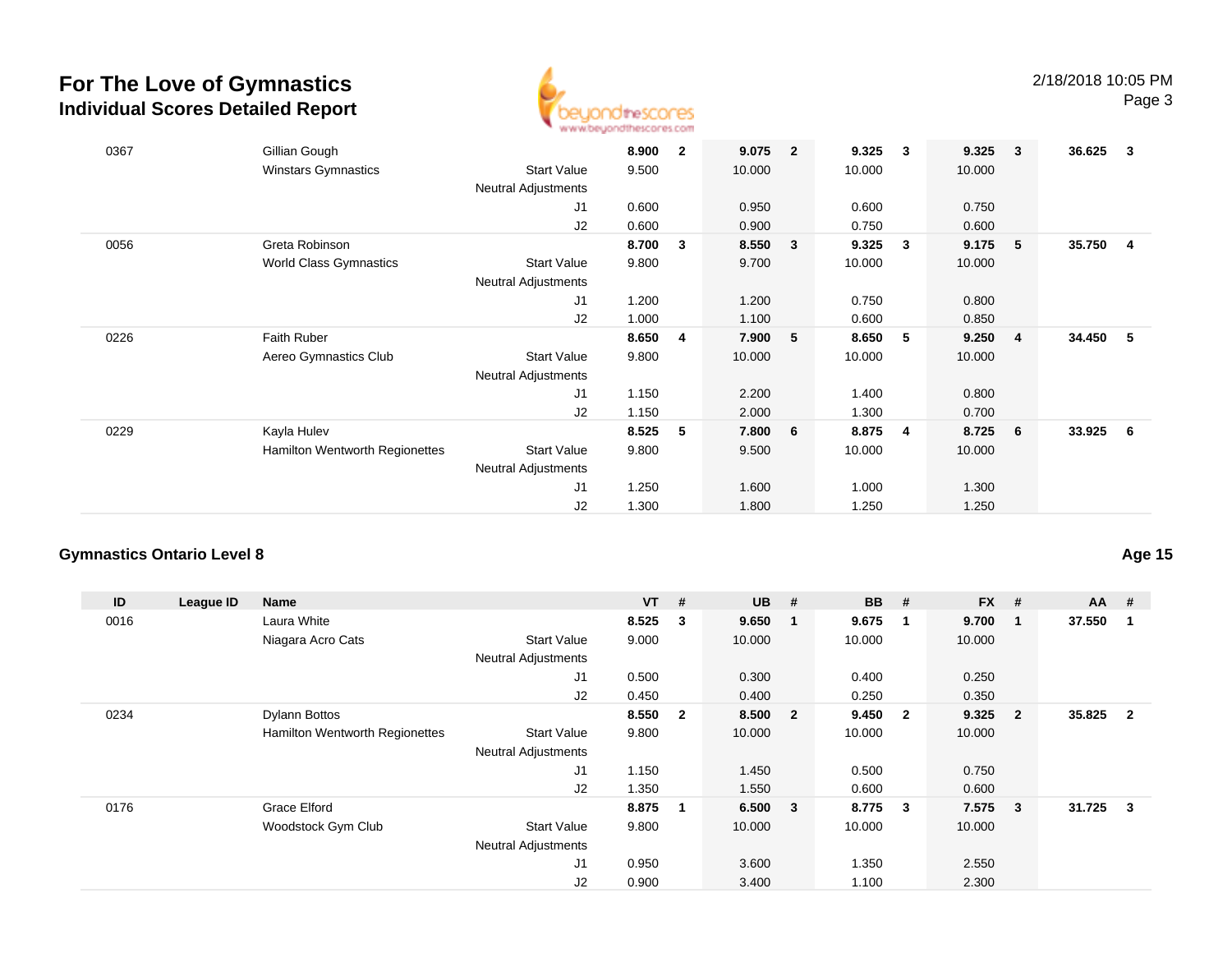

### **Gymnastics Ontario Level 8**

| ID   | <b>League ID</b> | <b>Name</b>                    |                                  | <b>VT</b>      | #                       | <b>UB</b>      | #                        | <b>BB</b>      | #              | <b>FX</b>      | #              | <b>AA</b> | #              |
|------|------------------|--------------------------------|----------------------------------|----------------|-------------------------|----------------|--------------------------|----------------|----------------|----------------|----------------|-----------|----------------|
| 0014 |                  | <b>Marina Rose</b>             |                                  | 9.400          | $\mathbf{1}$            | 8.900          | $\mathbf{3}$             | 9.475          | $\overline{2}$ | 9.650          | $\mathbf{1}$   | 37.425    | $\mathbf{1}$   |
|      |                  | Niagara Acro Cats              | <b>Start Value</b>               | 10.000         |                         | 10.000         |                          | 10.000         |                | 10.000         |                |           |                |
|      |                  |                                | <b>Neutral Adjustments</b>       |                |                         |                |                          |                |                |                |                |           |                |
|      |                  |                                | J <sub>1</sub>                   | 0.550          |                         | 1.200          |                          | 0.550          |                | 0.400          |                |           |                |
|      |                  |                                | J2                               | 0.650          |                         | 1.000          |                          | 0.500          |                | 0.300          |                |           |                |
| 0235 |                  | Alyssa Butts                   |                                  | 8.825          | $\overline{4}$          | 9.250          | $\overline{\mathbf{2}}$  | 9.225          | $\overline{4}$ | 9.200          | 5              | 36.500    | $\overline{2}$ |
|      |                  | Hamilton Wentworth Regionettes | <b>Start Value</b>               | 10.000         |                         | 10.000         |                          | 10.000         |                | 10.000         |                |           |                |
|      |                  |                                | <b>Neutral Adjustments</b>       |                |                         |                |                          |                |                |                |                |           |                |
|      |                  |                                | J <sub>1</sub>                   | 1.250          |                         | 0.700          |                          | 0.750          |                | 0.800          |                |           |                |
|      |                  |                                | J2                               | 1.100          |                         | 0.800          |                          | 0.800          |                | 0.800          |                |           |                |
| 0231 |                  | Alyssa Scott                   |                                  | 9.375          | $\mathbf{2}$            | 8.800          | $\overline{4}$           | 8.875          | $\overline{7}$ | 9.400          | $\overline{4}$ | 36.450    | $\mathbf{3}$   |
|      |                  | Hamilton Wentworth Regionettes | <b>Start Value</b>               | 10.000         |                         | 9.900          |                          | 10.000         |                | 10.000         |                |           |                |
|      |                  |                                | <b>Neutral Adjustments</b>       |                |                         |                |                          |                |                |                |                |           |                |
|      |                  |                                | J1                               | 0.650          |                         | 1.000          |                          | 1.200          |                | 0.600          |                |           |                |
|      |                  |                                | J2                               | 0.600          |                         | 1.200          |                          | 1.050          |                | 0.600          |                |           |                |
| 0371 |                  | Alyssa Cowlin                  |                                  | 8.575          | 5                       | 9.375          | $\overline{1}$           | 9.025          | 5              | 9.150          | 6              | 36.125    | $\overline{4}$ |
|      |                  | <b>Winstars Gymnastics</b>     | <b>Start Value</b>               | 9.500          |                         | 10.000         |                          | 10.000         |                | 10.000         |                |           |                |
|      |                  |                                | <b>Neutral Adjustments</b>       |                |                         |                |                          |                |                |                |                |           |                |
|      |                  |                                | J <sub>1</sub>                   | 0.950          |                         | 0.550          |                          | 0.900          |                | 0.800          |                |           |                |
|      |                  |                                | J2                               | 0.900          |                         | 0.700          |                          | 1.050          |                | 0.900          |                |           |                |
| 0230 |                  | Michela DiMarcantonio          |                                  | 9.300          | $\overline{\mathbf{3}}$ | 8.150          | $\overline{7}$           | 9.000          | - 6            | 9.400          | $\overline{4}$ | 35.850    | 5              |
|      |                  | Hamilton Wentworth Regionettes | <b>Start Value</b>               | 10.000         |                         | 10.000         |                          | 10.000         |                | 10.000         |                |           |                |
|      |                  |                                | <b>Neutral Adjustments</b>       |                |                         |                |                          |                |                |                |                |           |                |
|      |                  |                                | J1                               | 0.700          |                         | 1.700          |                          | 1.000          |                | 0.500          |                |           |                |
|      |                  |                                | J2                               | 0.700          |                         | 2.000          |                          | 1.000          |                | 0.700          |                |           |                |
| 0137 |                  | Emma Bradford                  |                                  | 7.825          | $\overline{7}$          | 8.550          | 6                        | 9.500          | $\overline{1}$ | 9.450          | $\mathbf{3}$   | 35.325    | 6              |
|      |                  | Manjak's Gymnastics            | <b>Start Value</b>               | 9.000          |                         | 10.000         |                          | 10.000         |                | 10.000         |                |           |                |
|      |                  |                                | <b>Neutral Adjustments</b>       |                |                         |                |                          |                |                |                |                |           |                |
|      |                  |                                | J1                               | 1.300          |                         | 1.400          |                          | 0.500          |                | 0.650          |                |           |                |
| 0372 |                  |                                | J2                               | 1.050<br>7.850 | 6                       | 1.500<br>8.575 | $\overline{\phantom{0}}$ | 0.500<br>9.300 | $\mathbf{3}$   | 0.450<br>9.475 | $\overline{2}$ | 35.200    | $\overline{7}$ |
|      |                  | Holly Lavigne                  |                                  |                |                         |                |                          |                |                |                |                |           |                |
|      |                  | Winstars Gymnastics            | <b>Start Value</b>               | 9.500          |                         | 10.000         |                          | 10.000         |                | 10.000         |                |           |                |
|      |                  |                                | <b>Neutral Adjustments</b><br>J1 | 1.650          |                         | 1.450          |                          | 0.700          |                | 0.500          |                |           |                |
|      |                  |                                | J2                               | 1.650          |                         | 1.400          |                          | 0.700          |                | 0.550          |                |           |                |
|      |                  |                                |                                  |                |                         |                |                          |                |                |                |                |           |                |

### **Age 16 +**